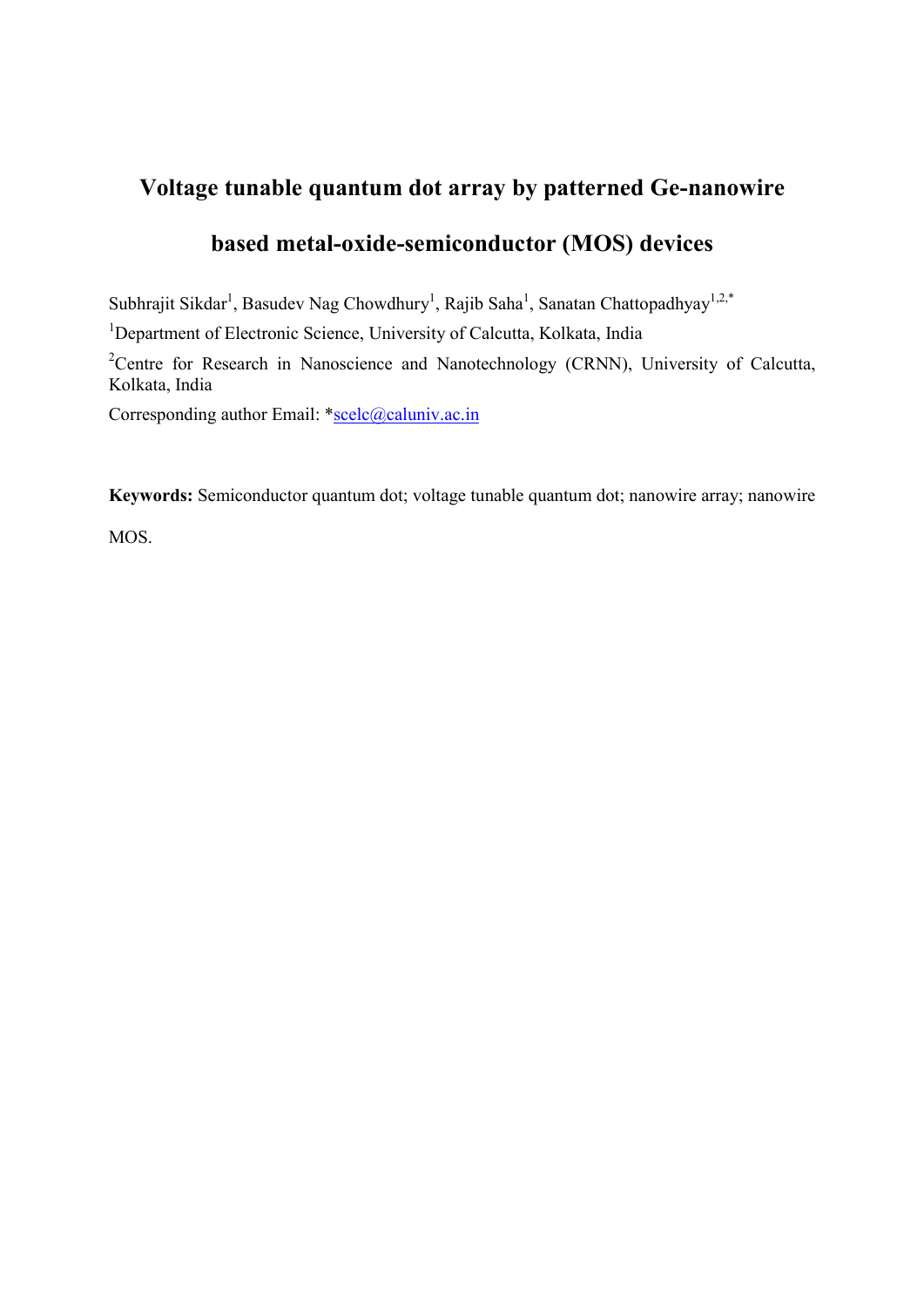**Semiconductor quantum dots (QDs) are being regarded as the primary unit for a wide range of advanced and emerging technologies including electronics [1], optoelectronics [2], photovoltaics [3] and biosensing applications [4] as well as the domain of q-bits based quantum information processing [5]. Such QDs are suitable for several novel device applications for their unique property of confining carriers 3-dimensionally creating discrete quantum states. However, the realization of such QDs in practice exhibits serious challenge regarding their fabrication in array with desired scalability and repeatability as well as control over the quantum states at room temperature. In this context, the current**  work reports the fabrication of an array of highly scaled Ge-nanowire (radius  $\sim$  25 nm) **based vertical metal-oxide-semiconductor devices that can operate as voltage tunable quantum dots at room temperature. The electrons in such nanowire experience a geometrical confinement in the radial direction, whereas, they can be confined axially by tuning the applied bias in order to manipulate the quantum states [6-7]. Such quantum confinement of electrons has been confirmed from the step-like responses in the room temperature capacitance-voltage (C-V) characteristics at relatively low frequency (200 kHz). Each of such steps has observed to encompass convolution of the quantized states occupying ~6 electronic charges. The details of such carrier confinement are analyzed in the current work by theoretically modeling the device transport properties based on nonequilibrium Green's function (NEGF) formalism.** 

The advancement of nanotechnology has provided a systematic route for controlled fabrication of several nanostructures including 2D-nanofilms, 1D-nanowires/nanotubes and 0D-quantum dots by adopting top-down or bottom-up approach as well as by hybrid technology **[1, 8-10]**. Among such miniaturized structures, a special effort has been made to realize the voltage tunable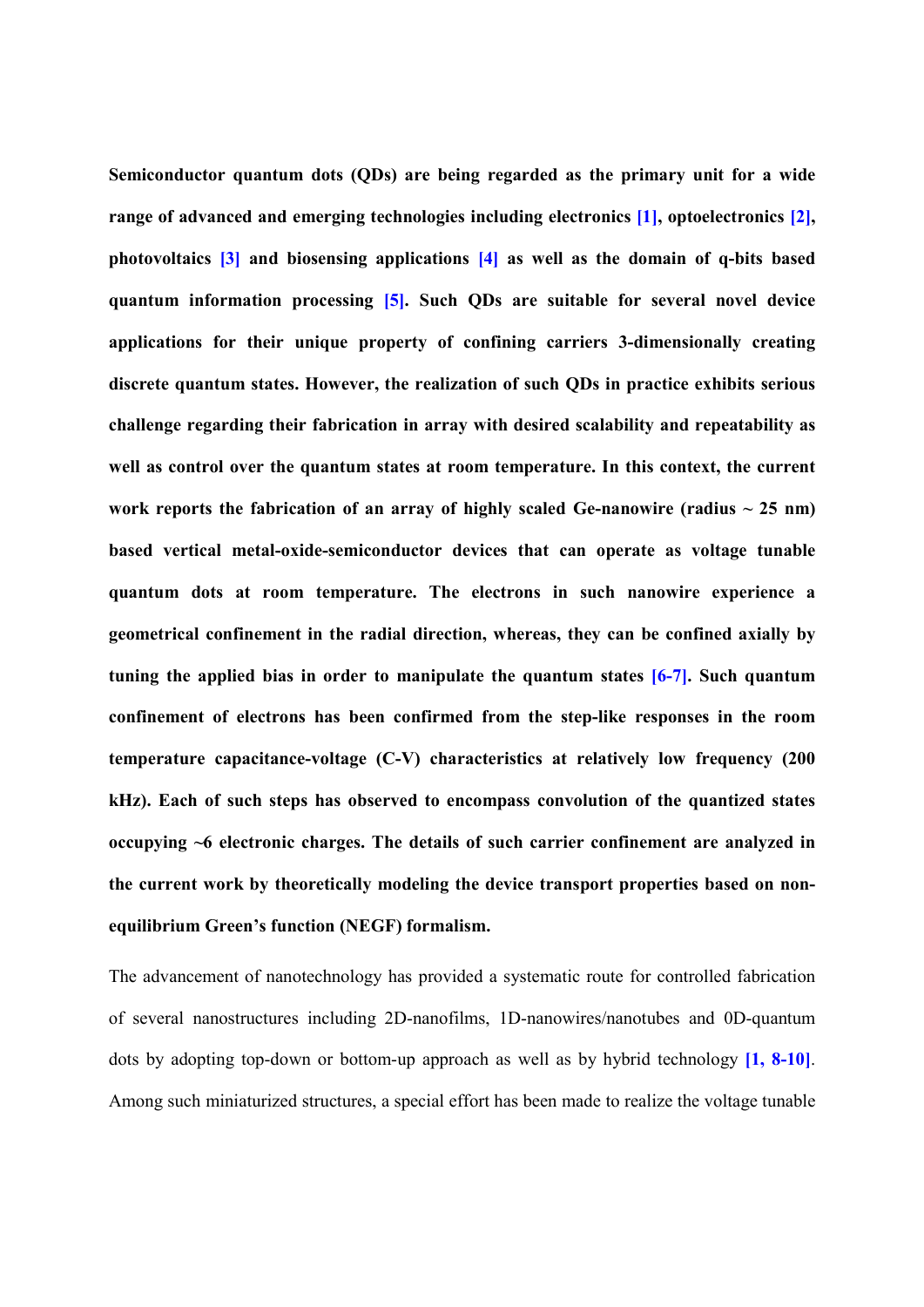quantum dots (VTQDs) in order to achieve appropriate control over their quantum states **[11-15]**. However, fabricating patterned arrays of such nanostructures of the physical dimensions that exhibit quantum effects at room temperature is still a challenge. The current decade has witnessed several reports on fabricating nanowire arrays, while their radii being of the order of 50 nm are too large for such quantum confinement to be observed **[16-20]**.

In this context, the current work reports the realization of voltage tunable quantum confinement of electrons at room temperature by fabricating an array of vertical Ge-nanowire metal-oxidesemiconductor (Ge-NWMOS) devices on p-Si-substrate. The patterned array of sites for such nanowire formation is scaled down in the current work by optimizing e-beam lithographic process **[**see **SI]** in order to obtain the nanowire-radii of the order of Ge excitonic Bohr radius (i.e. 24.3 nm **[21]**). The vertical NWMOS devices are fabricated by employing e-beam evaporation technique to deposit Ge and  $SiO<sub>2</sub>$  sequentially on p-Si substrate, followed by dc sputtering of Pt over it; and for ground contact, Al is deposited on the back face of substrate by thermal evaporation technique **[**see **SI]**. It is worthy to mention that Ge is chosen as the semiconductor nanowire material due to its large excitonic Bohr radius and  $SiO<sub>2</sub>$  is selected as insulator since it is expected to reduce tunneling leakage significantly due to its larger electron effective mass **[7]**. On application of a positive bias at the metal terminal of such NWMOS, the electrons are 3-dimensionally confined into the quantum well created at semiconductor/oxide  $(Ge-NW/SiO<sub>2</sub>)$  junction due to: geometrical quantization in two transverse dimensions (i.e. the radial directions of nanowire), and electrostatic quantization along the nanowire-axis. For a particular NWMOS, the positions of quantum states in energy space significantly depend on the shape of such quantum well and the corresponding electrostatic quantization can be manipulated by varying the applied bias leading to the formation of VTQD **[6-7]**.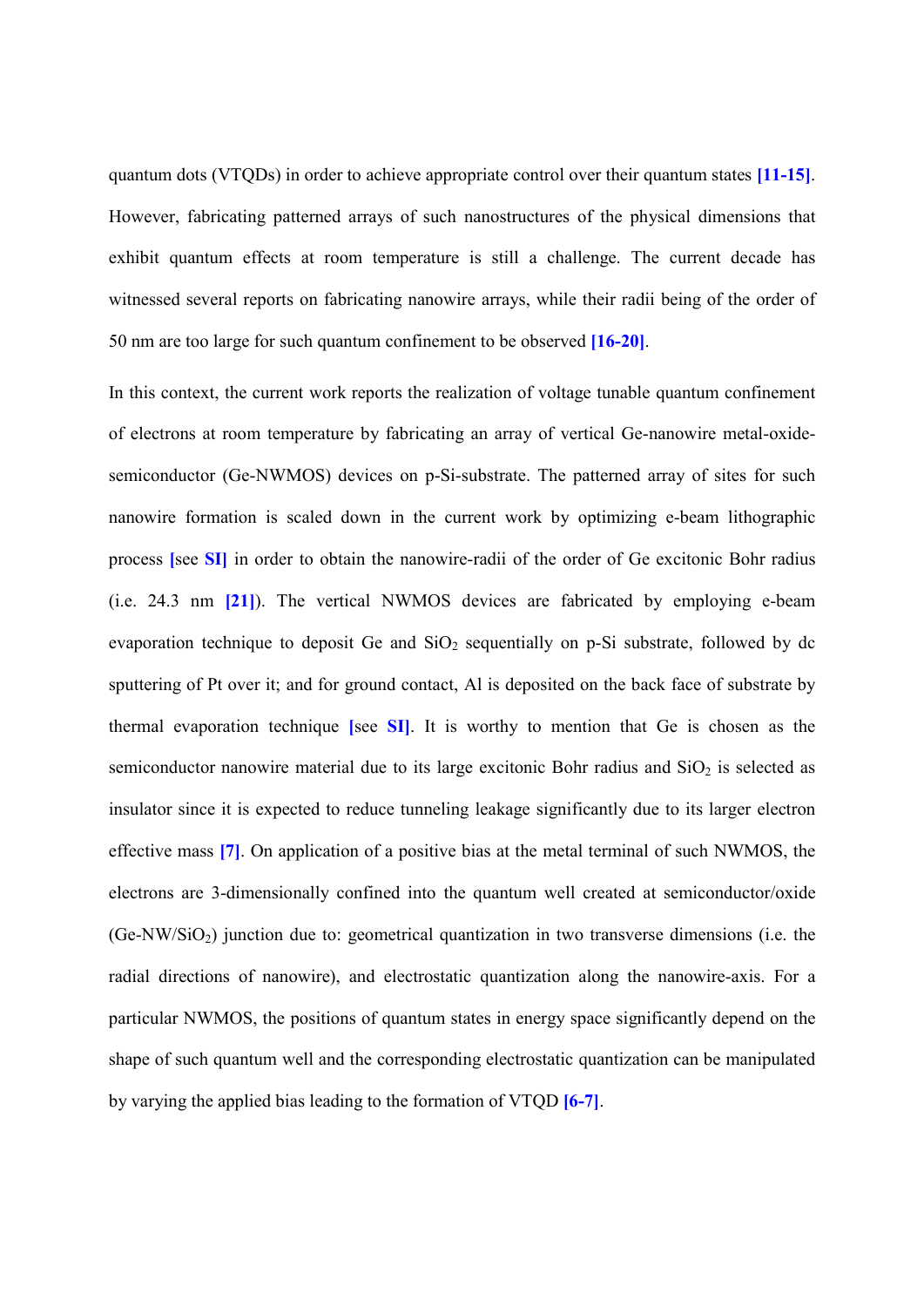The schematic of such NWMOS based VTQD is shown in Fig. 1(a) along with the energy band diagram of the device in unbiased condition as depicted in Fig. 1(b). In the current work, the applied voltage is varied in order to study the entire range of so-called 'accumulation-toinversion' region of MOS capacitance. Generally, the device to exhibit such transition requires the semiconductor to be of specific doping concentration, i.e., p- or n- type. However, fabrication of ultra-scaled semiconductor nanowires of such particular type with controlled doping is technologically very challenging, since even a single dopant results in a very high doping concentration (e.g.  $\sim 10^{16}$ /cc) in such nanostructures.



Fig. 1. (a) Schematic of Ge-nanowire based MOS device on Si-substrate indicating the formation of VTQD near Ge-NW/SiO<sub>2</sub> interface due to the combined effect of structural and electrical confinement along radial and longitudinal directions, respectively; (b) Energy band diagram of the NWMOS device at unbiased condition illustrating the Si/Ge valence and conduction band offsets; (c) Energy band diagram for positive bias applied on the metal depicting the regions of 3D-confined electrons and 2D-confined holes along with their respective local density of states; the 3D-confined electrons form the VTQD.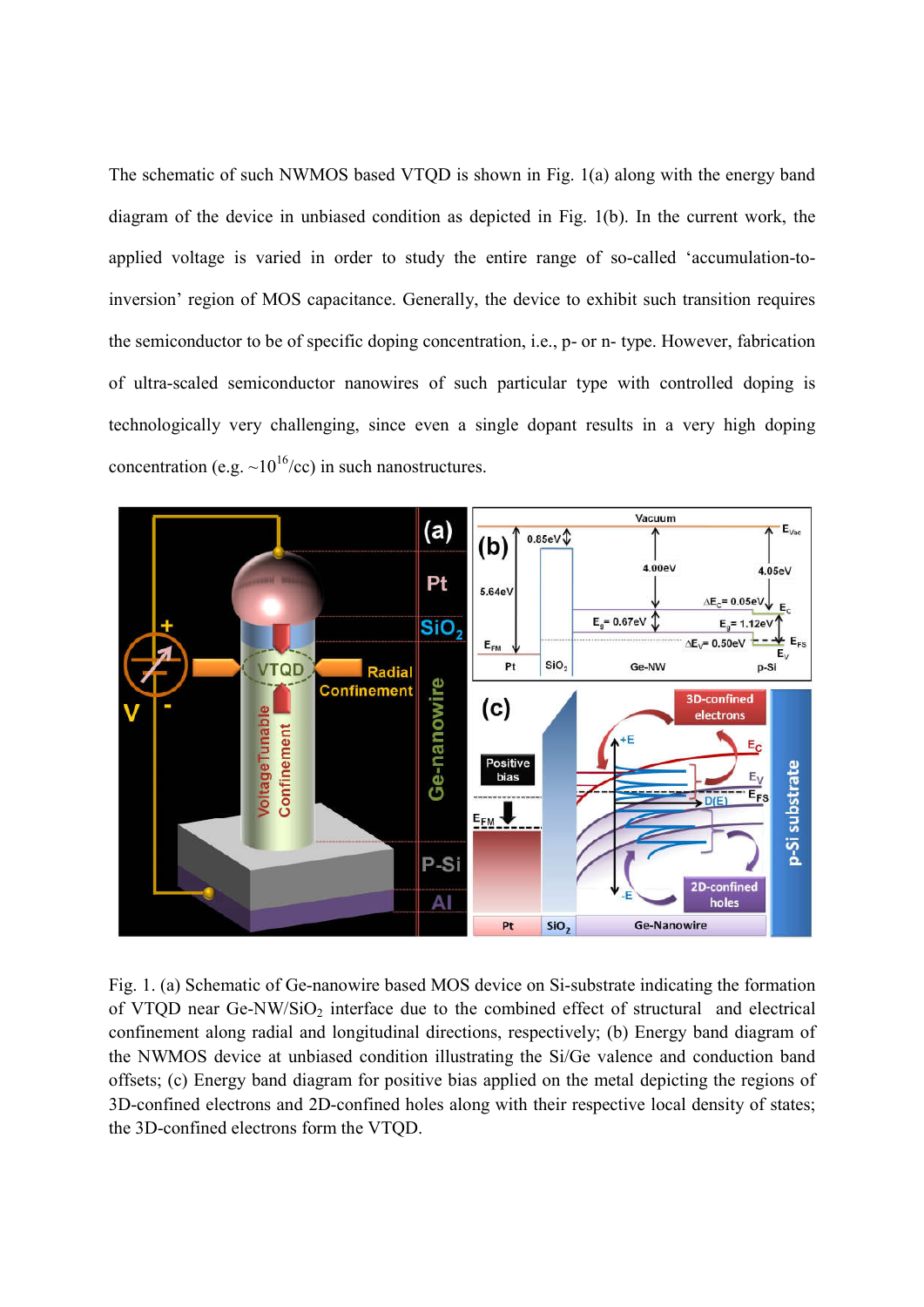In this context, the array of Ge-NWMOS devices is developed in the current work on p-Si substrate based on a scheme of nanowire doping which is conceptually different from the conventional p/n-MOS technology. The intrinsic Ge-nanowire here forms a hetero-junction with p-Si substrate that leads to make it hole-dominated (i.e. p-type) semiconductor, which is attributed to the inherent valence band offset of 0.5 eV at the Ge-NW/p-Si interface as shown in Fig. 1(b).

While applying a negative bias at the metal terminal, such holes remain accumulated within Genanowire leading to develop the 'accumulation' capacitance in the device. However, during the transition from negative to positive bias, such holes tend to move towards the substrate, where the potential barrier at Ge/p-Si interface due to the valence band off-set of 0.5 eV creates a semiconfining region. When further positive bias is applied at the metal terminal of NWMOS, the electrons get confined 3-dimensionally in the quantum well created at semiconductor/oxide (Ge-NW/SiO2) junction due to voltage driven band-bending in the nanowire as illustrated in Fig. 1(c). It is worthy to mention that at such condition (i.e. positive bias), the holes are 2D-confined in radial directions whereas free to move along the nanowire axis, thereby exhibiting the 1-D density of states (DOS); however, the 3D-confined electrons observe the DOS as delta function in energy space around the respective quantum states (see Fig.  $1(c)$ ). Therefore, the resulting 'inversion' capacitance is the manifestation of electron confinement in such quantum states created within the NWMOS and can be manipulated by applying appropriate voltage to the device.

The FESEM images of such  $Pt/SiO<sub>2</sub>/Ge$ -nanowire MOS structures fabricated as patterned array on p-Si substrate with various inter-spacing are shown in Fig. 2. The different material regions of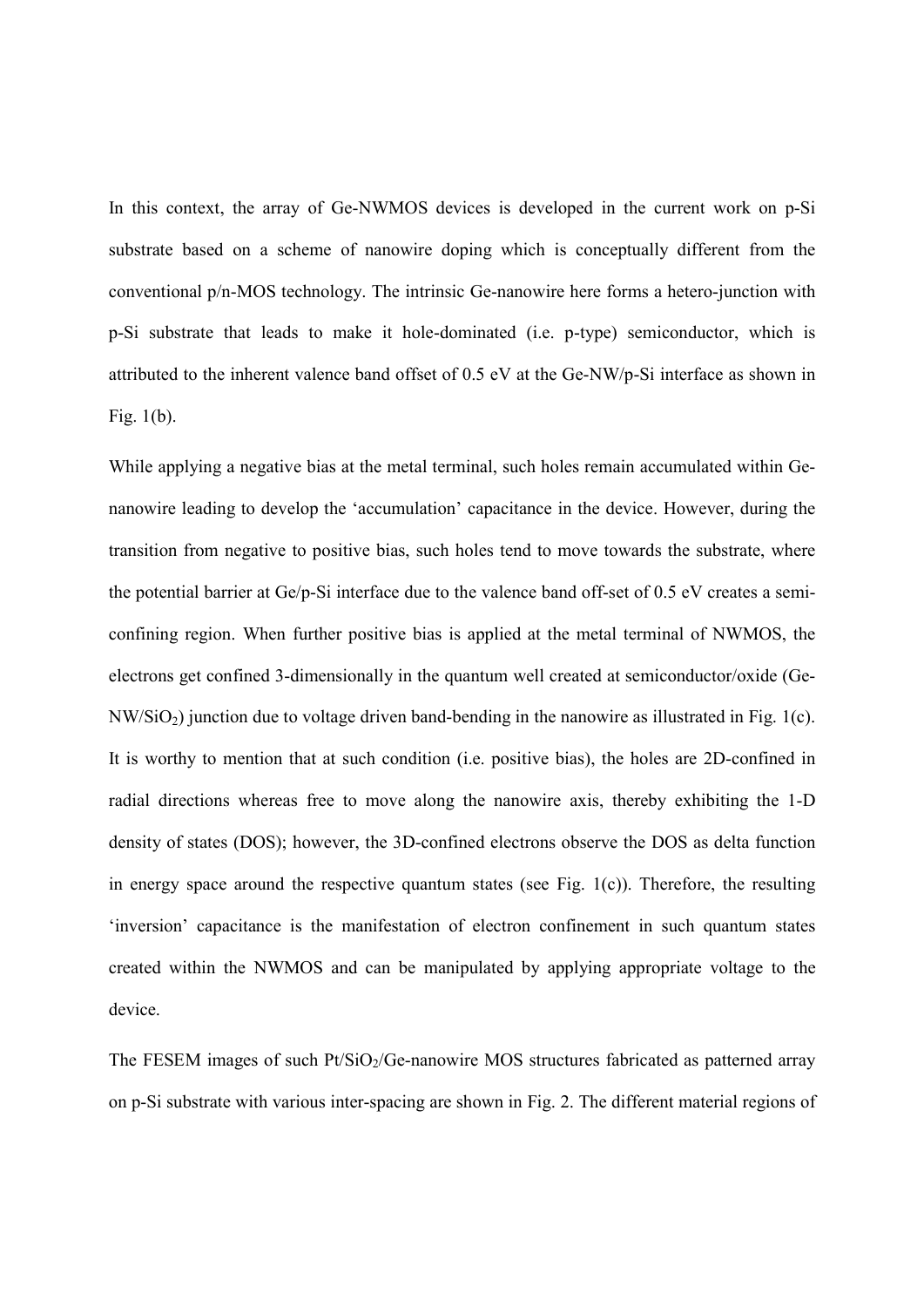such voltage tunable quantum dots are indicated in Fig. 2(a), while Fig. 2(b)-(d) depict the arrays with inter-dot spacing of ~150 nm, ~200 nm and ~250 nm. The average radius of Ge-nanowires is obtained to be  $\sim$ 25 nm, with a standard deviation of  $\sim$ 5 nm **[see SI]**, which corroborates to the excitonic Bohr radius of Ge (24.3 nm). Such variation of inter-dot spacing offers desired array of VTQD based devices as per the requirement of emerging technological applications and large scale production.



Fig. 2. (a) FESEM image of the  $Pt/SiO<sub>2</sub>/Ge-NW$  vertical MOS device indicating the formation of voltage tunable quantum dot region on top of the Ge-nanowires beneath the oxide/semiconductor interface. The image is captured at a magnification of 120 kX and EHT of 3 kV; FESEM images of the array of NWMOS based VTQD devices with inter-nanowire spacing of (b) ~150 nm, (c)  $\sim$ 200 nm and (d)  $\sim$ 250 nm. Such devices are patterned using electron dose of 65k  $\mu$ c/cm<sup>2</sup>. The nanowire radii for all the cases are obtained  $\sim$ 25 nm (distribution of the nanowire radii is given in the **[SI]**).

Fig. 3(a) represents the TEM image of a single NWMOS structure where the different regions of

Ge-nanowire,  $SiO<sub>2</sub>$  and Pt are indicated, whereas the corresponding SAED pattern obtained from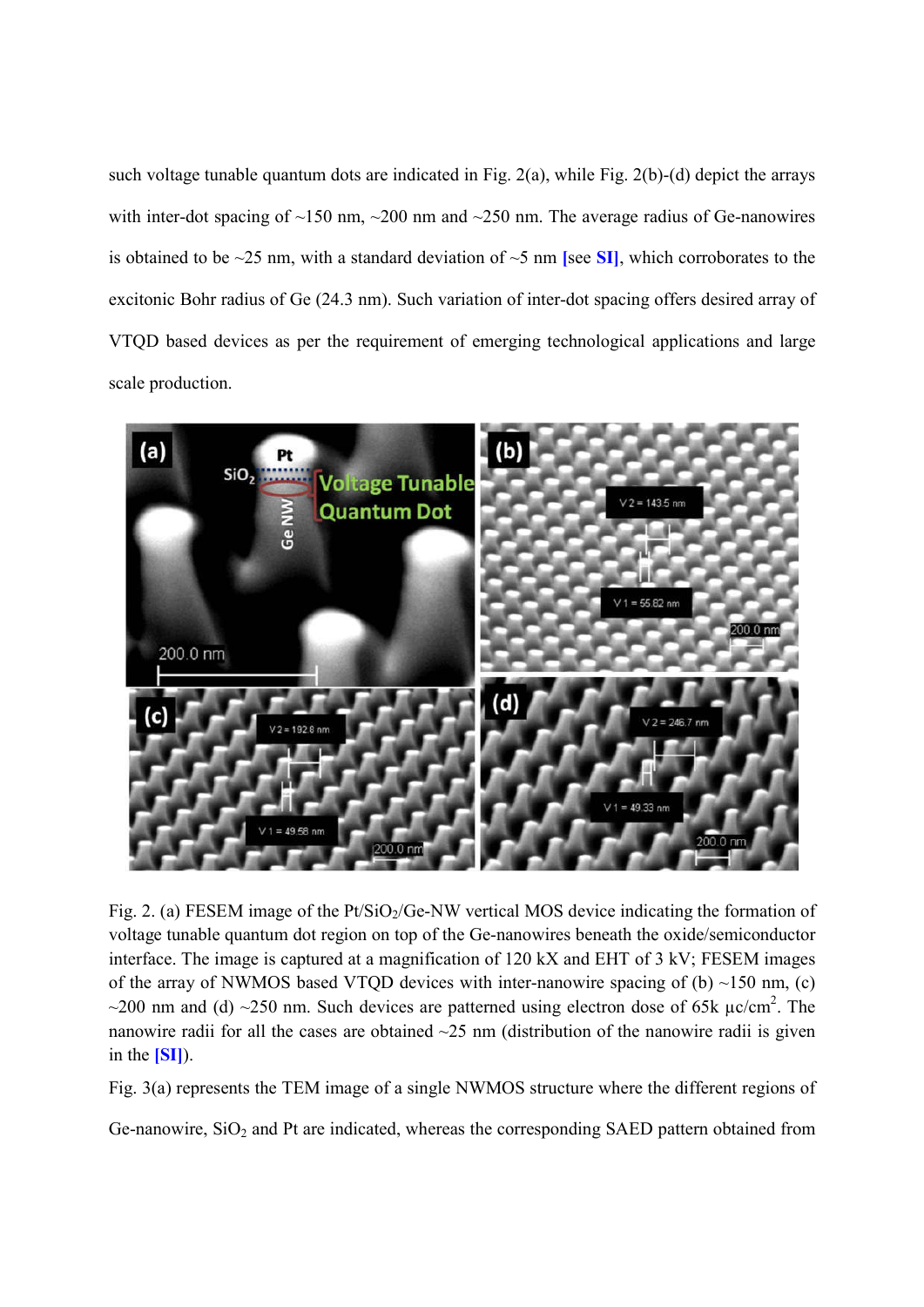the Ge-nanowire is shown in Fig. 3(b). It is apparent from the figure that such SAED spots are arranged in a circular ring which is attributed to the electron diffraction from nanowire **[18]** and the corresponding d-value indicates [200]-plane of Ge **[22]**. The elemental content of such single nanostructure is shown in Fig. 3(c) by plotting the characteristic peaks of energy-dispersive Xray (EDX), measured in-situ under TEM, which confirms the presence of a considerable weight percentage ( $\sim$ 25%) of Ge along with the top electrode metal Pt ( $\sim$ 19%); however, the X-ray peaks characteristic to Si and O are negligibly small. Further, the XRD plot, shown in Fig. 2(d), exhibits a single peak at  $2\theta = 62.6^{\circ}$  confirming the formation of [400]-plane of Ge-nanowire [JCPDS 72-1089] on [400]-Si  $(2\theta = 69.6^0)$  substrate [JCPDS 01-0791], which also corroborates with the direction of crystal plane obtained from the SAED pattern.



Fig. 3. (a) TEM image of the single nanowire MOS showing Ge (semiconductor),  $SiO<sub>2</sub>$  (oxide) and Pt (metal) regions where the nanowire radius and thickness of the oxide material are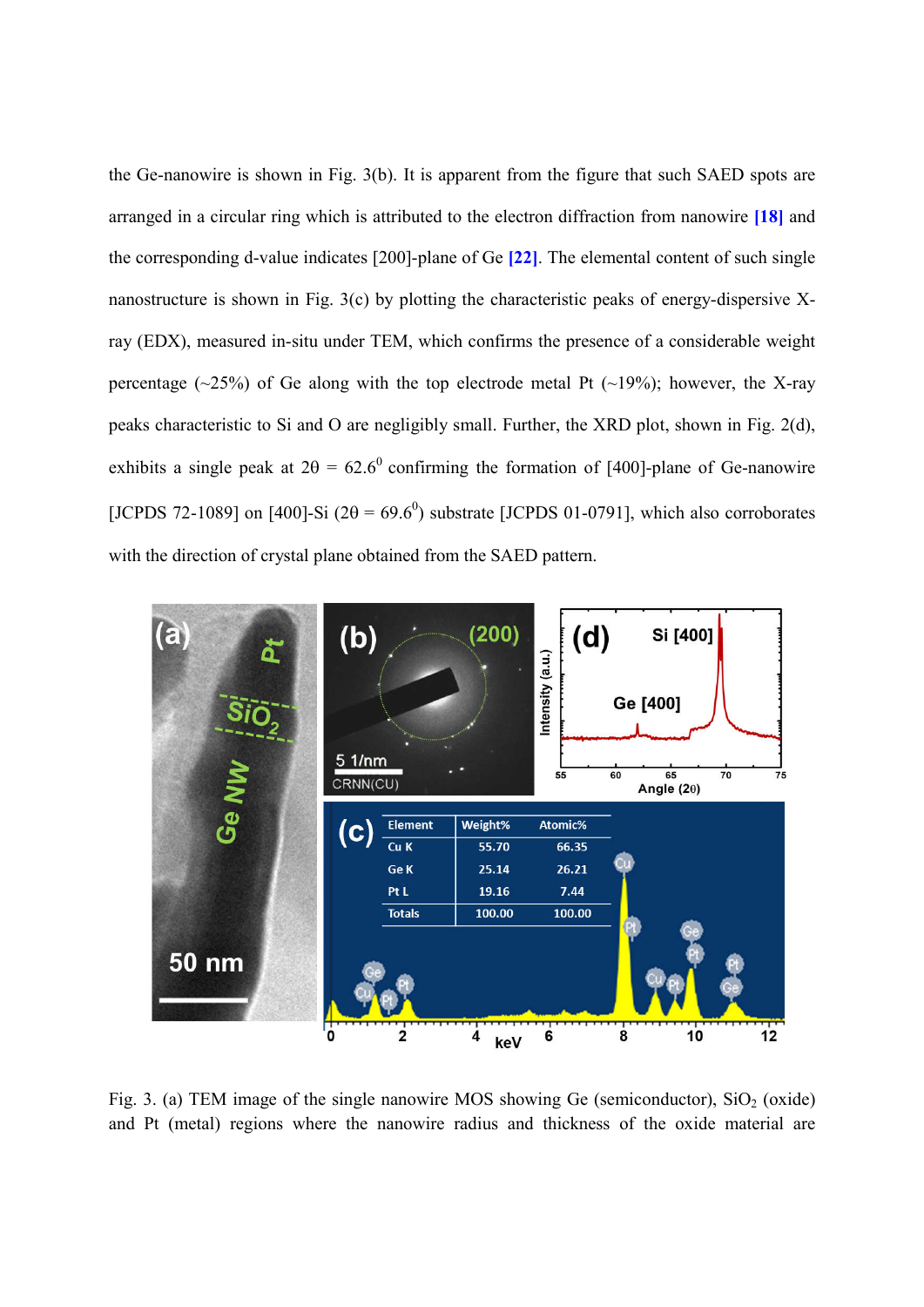observed to be  $\sim$  25 nm and  $\sim$  20 nm respectively; (b) SAED pattern of the Ge-nanowire showing a ring with bright spots which corresponds to the [200]-plane of Ge; (c) Result of EDXmeasurement performed in-situ under TEM along with the atomic and weight percentages of the relevant materials; (d) Plot of XRD profile of the patterned NWMOS confirming the Ge [400] plane at  $2\theta = 62.6^{\circ}$  on [400]-plane of Si substrate.

The capacitance-voltage (C-V) characteristics of a single Ge-NWMOS have experimentally been obtained by performing the measurement inside the FESEM chamber under high vacuum  $(\sim 10^{-6}$ mbars) at room temperature. The contacts for such measurement are made by tungsten (W) nanoprobes attached to the micromanipulators connected to semiconductor characterization system (SCS) **[23]**. After careful setting of the probe contact, the electron beam is blanked during each run of measurement in order to avoid any perturbing contribution of charges from the background source of FESEM e-beam. However, it is worthy to mention that the SCS measuring apparatus generally overestimates the capacitance of ultra-scaled NWMOS significantly (in multiplicative order) due to large contact resistance (Si/Al/W). Such overestimated capacitance values obtained from the direct measurement can however be corrected to obtain the 'real capacitance' by utilizing the method of removing frequency dispersion associated with interface traps by reconstruction of lossy-MOS capacitance **[24]**. This methodology is utilized in the current work to estimate the C-V characteristics of single Ge-NWMOS **[**see **SI]** and plotted in Fig. 4(a) illustrating the high (1 MHz) and low (200 KHz) frequency responses of such device in the 'accumulation-to-inversion' region. It is worthy to mention that in the present case, the frequencies belonging to the order that corresponds to the inverse of minority carrier lifetime of Ge (~1 µs **[25]**) are considered to be 'low' and those above such range are assumed to be 'high'. It is apparent from Fig. 4(a) that the low frequency (200 kHz) C-V characteristics exhibit a 'step'-like behavior in the 'inversion' region (e.g., steps $@ + 2V + 4V$ ) indicating strong 3Dconfinement of electrons in the quantum well created at Ge-nanowire/ $SiO<sub>2</sub>$  interface at room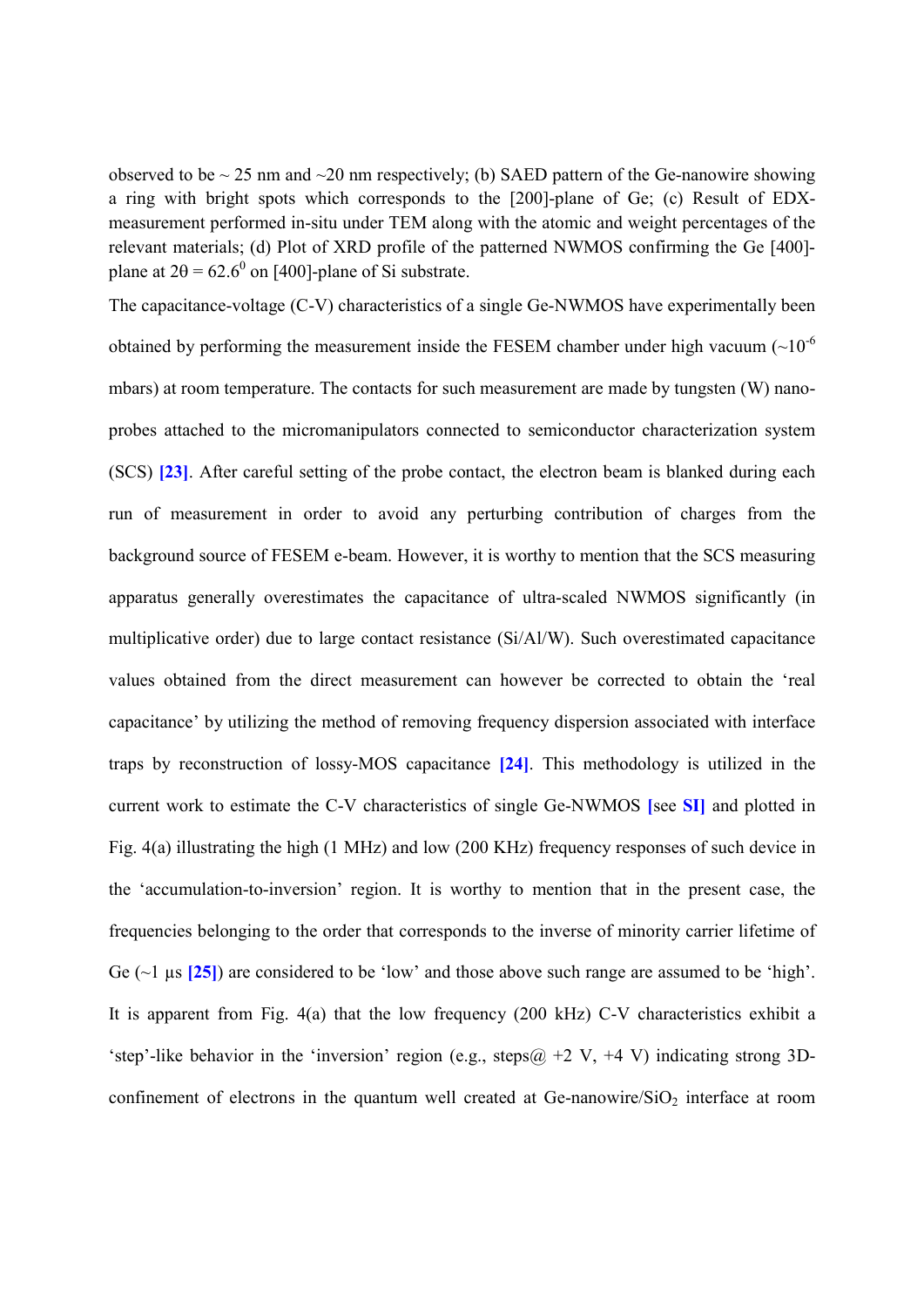temperature. The capacitance 'step's arise as a result of voltage driven lowering of the quantized states below Fermi level and to get occupied at room temperature discretely.



Fig. 4. (a) Plot of C-V characteristics measured in-situ under FESEM at room temperature for 200 kHz and 1 MHz frequencies showing accumulation-to-inversion region. The low frequency response of C-V curve exhibits step-like nature indicating 3D-confinement of electrons with ~6e per volt per step in the VTQD formation region. The humps created due to interface traps and hole (light/heavy) confinement are also shown; (b) Theoretical plot of C-V characteristics of a single nanowire MOS device of identical dimensions obtained from the analytical model based on NEGF formalism. In such plot the contributions of different carriers (heavy holes, light holes and electrons) in the net capacitance behavior are shown in corroboration with the experimental results.

Careful investigation shows that each of such major 'step's in the C-V curve exhibits a leap of ~6 electronic charge per volt and gets partially smoothened by a number of smaller convoluted 'step's. Such smaller 'steps' originate due to radial (i.e. geometrical) confinement whereas the major 'step's are attributed to axial (i.e. electrical) confinement tunable by the applied voltage. However, such 3D-quantization effect diminishes significantly at high frequency (exhibiting very small humps) since the probability of electrons (minority carriers) to respond within the time period larger than minority carrier lifetime is much lower **[26]**. On the other hand, C-V curves for both the low and high frequencies exhibit hump(s) while transiting from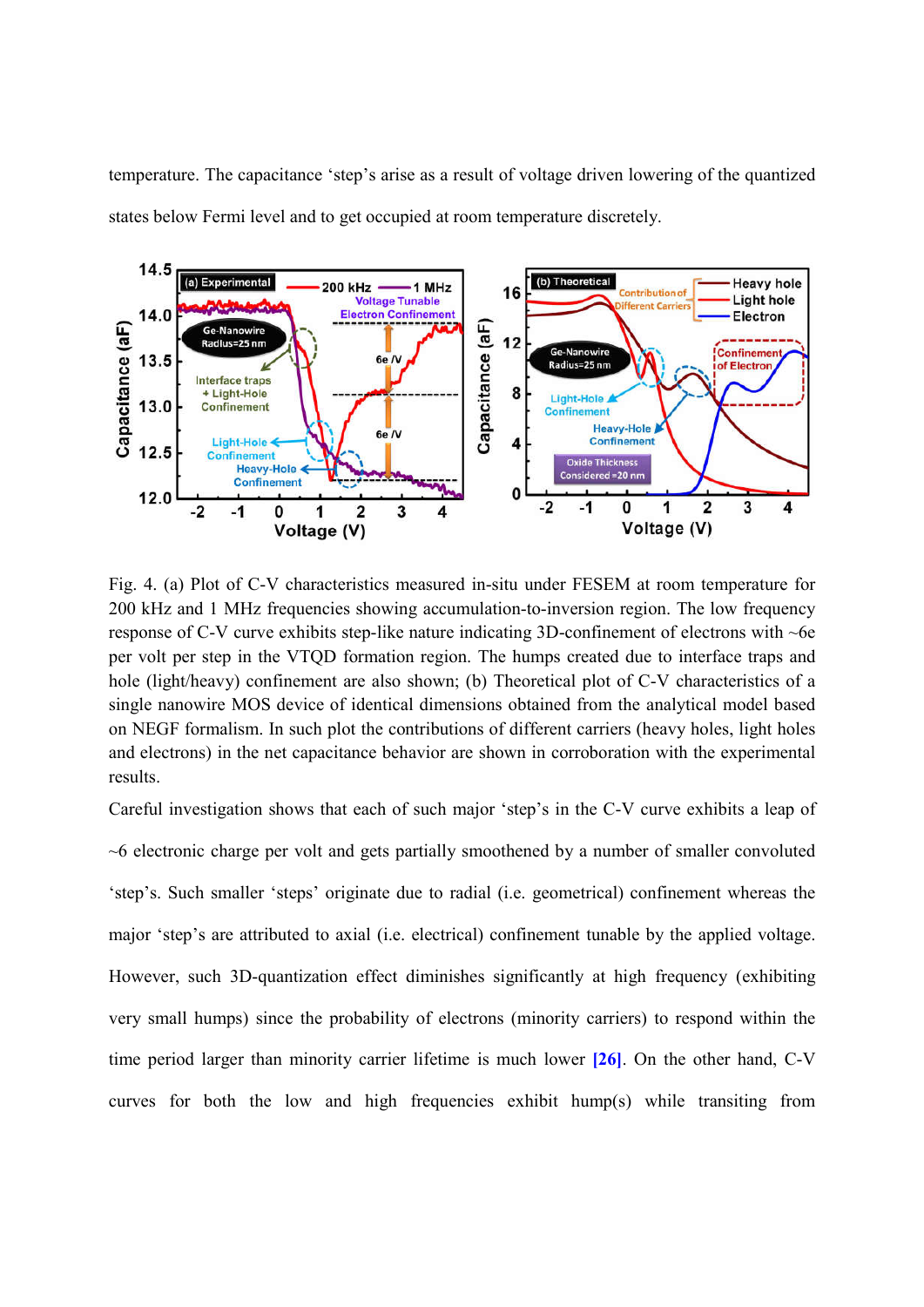'accumulation-to-inversion', the latter (i.e. high frequency humps) being reduced but not removed completely. Such hump arises from interface traps as well as the confinement of holes at Ge/p-Si interface (due to valence band off-set of 0.5 eV), the contribution of the former being diminished at high frequency, whereas that of the latter subsists **[27,** see **SI]**. Such confinement effect is contributed by both 'light' and 'heavy' holes leading to different humps convoluted into the C-V curve (Fig.  $4(a)$ ).

The nature of such variation of NWMOS capacitance with applied bias is investigated theoretically in the current work by solving quantum-electrostatic equations self-consistently based on non-equilibrium Green's function (NEGF) formalism **[**see **SI]**. The theoretical results are plotted in Fig. 4(b) illustrating the contributions of electron, heavy hole and light hole in the net capacitance of the device. Such theoretical model considers the Ge-nanowire to be 'active device' coupled to p-Si substrate as the 'reservoir'. The corresponding retarded Green's function of NWMOS for electrons in conduction band and holes in valence band are given by **[**see **SI]**,

$$
\underline{G}^{C}(E_{e}) = \underset{E_{p-S}(E_{e}) \to 0}{L} \Big[ E_{e} \underline{I} - \underline{E}^{C} - \underline{\Sigma}_{p-Si}(E_{e}) \Big]^{-1}
$$
 (1)

and

$$
\underline{\underline{G}}^V(E_h) = \left[ E_h \underline{I} - \underline{E}^V - \underline{\Sigma}_{p-Si}(E_h) \right]^{-1} \tag{2}
$$

where,  $E_e$  and  $E_h$  are the total electron and hole energy varying from band edges to  $+/-$  infinity, respectively.  $E^C$  comprises of all the 3D-quantized energy states created in the voltage tunable quantum well in conduction band and  $E^V$  represents the matrix consisting of 2D-confined valence sub-bands. The self-energy corresponding to coupling between the electrons and holes of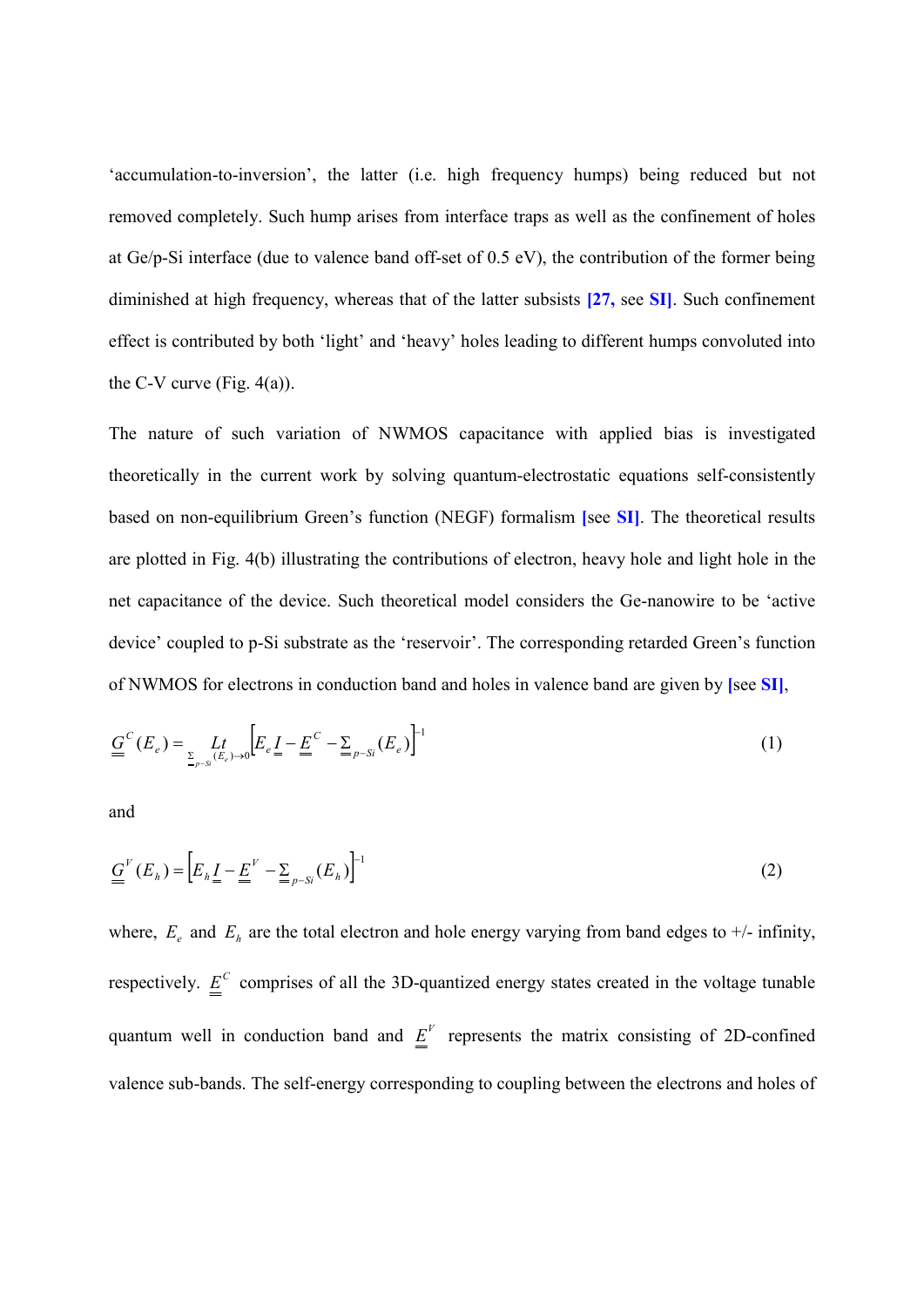Ge-NW and p-Si substrate are represented by  $\sum_{p=s_i}(E_e)$  and  $\sum_{p=s_i}(E_h)$ , respectively. It is worthy to mention that the electron self-energy is considerably small for two reasons: first, electrons are minority carriers in p-Si, and second, the quantized energy states within the well of nanowire exhibit significant mismatch with possible electron energy states in Si-substrate due to voltage induced band banding. Therefore, the density of states in conduction band, which is equivalent to the imaginary part of Green's function **[28]**, results to be,

$$
\underline{D}^C(E_e) = 2\delta(E_e - \underline{E}^C)
$$
\n(3)

indicating the 3D-quantization of electrons. However, the occupancy of such electrons depends on whether the quantized states are near/below the p-Si Fermi level and controlled by the applied bias, which finally manifests as the 'step-like' behavior of device capacitance (Fig. 4 (a)-(b)). The comparison of such experimental and theoretical plots of capacitance suggests that the prominent hump at  $\sim 0.5$  V for low frequency is originated due to the confinement of light holes, whereas the heavy hole confinement corresponds to the convoluted hump at  $\sim$  1 V observed for high frequency. Such frequency response is attributed to the Ge-NW $\leftrightarrow$  p-Si hole transmission lifetime **[**see **SI]**,

$$
\langle t \rangle = \frac{\hbar}{2} \operatorname{Im}[-\sum_{p \sim Si} (E_h)]^{-1} \tag{4}
$$

which significantly depends on the mismatch of hole effective mass  $(m_h^*)$  of Ge and Si.

The Ge-NW $\leftrightarrow$ p-Si coupling is relatively stronger for 'heavy' holes in comparison to 'light' holes due to their lesser effective-mass-mismatch  $(m_h^{\text{HH}}*(Ge) = 0.33$  $_{h}$ <sup>*HH*</sup>  $*(Ge) = 0.33$ ;  $m_h$ <sup>*LH*</sup>  $*(Ge) = 0.043$ ;  $m_h^{\text{HH}}$  \* (Si) = 0.49  $_{h}$ <sup>*HH*</sup>  $*(Si) = 0.49$ ;  $m_h^{LH}$   $*(Si) = 0.16$  $\int_{h}^{LH}$  \* (Si) = 0.16 [29]) resulting to larger broadening of hole sub-bands associated with reduced contact resistance **[30]**, thereby exhibiting the corresponding frequency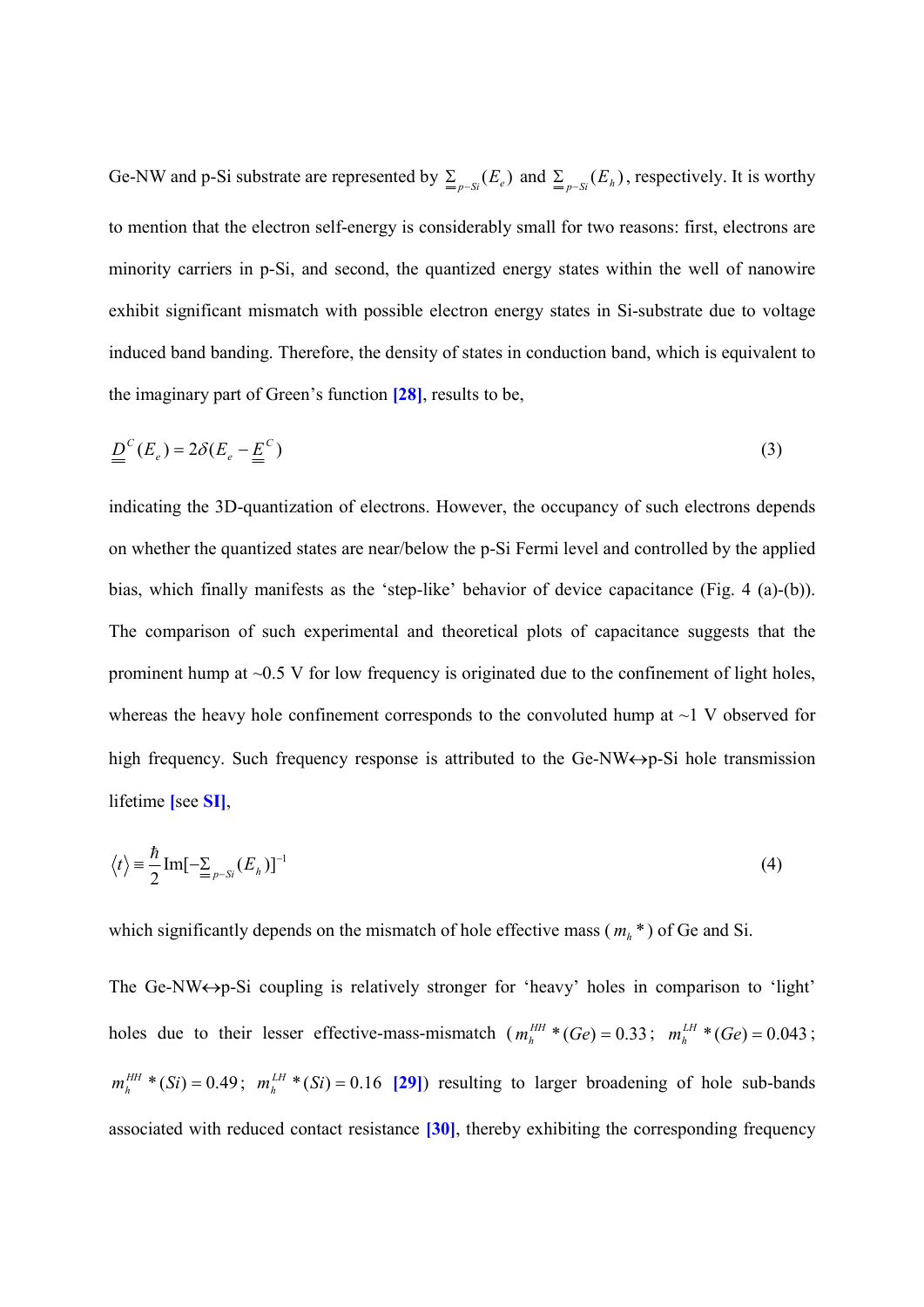responses. To illustrate the overall charge quantization and the available energy space in present NWMOS device (for a given voltage of 3 V), the variation of local density of states (LDOS) with energy along nanowire axis from  $SiO<sub>2</sub>/GeVW$ -interface is plotted for both the 3D-confined electrons and 2D-confined 'light' and 'heavy' holes in Fig 5(a) and 5(b), respectively.



Fig. 5. Plots of local density of states in energy space with the distance from oxide/semiconductor interface for the 3D-confined electrons and 2D-confined holes: (a) heavy holes and (b) light holes. Applied voltage at the metal terminal is considered to be 3 V. The results are obtained from the NEGF based analytical model developed in the current work. The LDOS for electrons show spikes for created 3D-confined discrete states in the voltage tunable quantum well region whereas such LDOS for holes are broadened due to their free longitudinal motion towards the substrate. Such broadening is observed to depend significantly on the hole effective mass (i.e. light/heavy hole) mismatch between Si/Ge.

In conclusion, an array of voltage tunable quantum dots (VTQDs) based on ultra-scaled (radius

 $\sim$ 25 nm) Ge-NWMOS devices with controlled variation of inter-spacing are fabricated, which exhibit strong quantum confinement at room temperature. The step-like behavior of capacitance shows ~6 electrons per step to be confined per volt in such device. The confinement properties of different types of carriers are theoretically investigated on the basis of NEGF formalism which provides physical insights about the quantum transport in such devices. The developed array of VTQDs can be utilized in advanced quantum technologies including novel photodevices as well as q-bit generation for quantum information processing.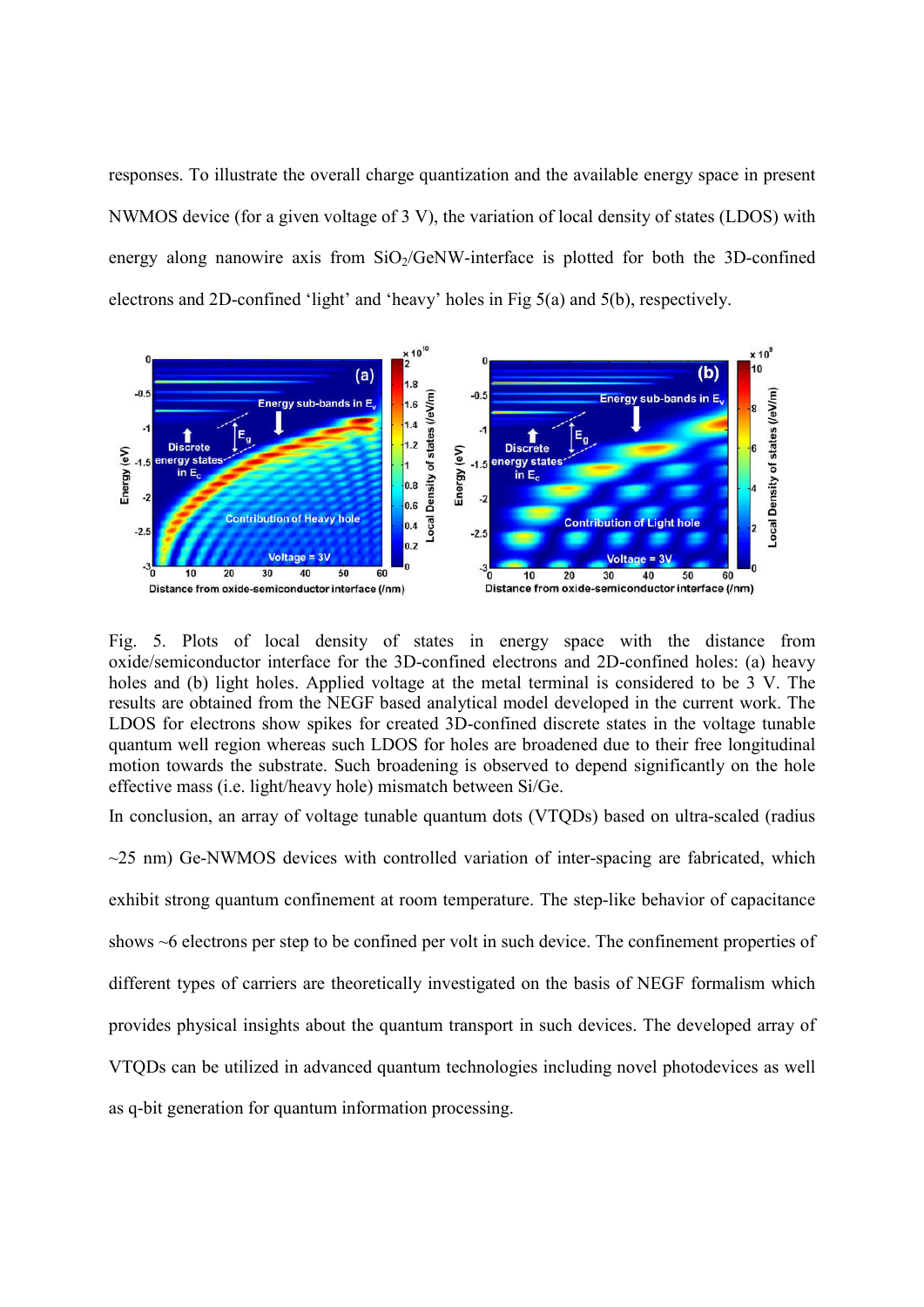## **Acknowledgement**

Mr. Subhrajit Sikdar thanks the University Grant Commission (UGC), Government of India, for funding the fellowship through University of Calcutta. Dr. Basudev Nag Chowdhury would like to acknowledge Center of Excellence (COE), TEQIP Phase-II, World Bank for funding the postdoctoral fellowship. The authors also thank the Center of Excellence (COE) for the Systems Biology and Biomedical Engineering, and Center for Research in Nanoscience and Nanotechnology (CRNN), University of Calcutta, for providing the necessary infrastructural support. The authors also acknowledge the infrastructural support obtained from the WBDITE, West Bengal sponsored project.

## **References**

- 1. Kagan, C. R. & Murray, C. B. Charge transport in strongly coupled quantum dot solids. *Nat Nanotechnol* **10**, 1013-1026 (2015).
- 2. Bhattacharya, P., Ghosh, S. and Stiff-Roberts, A.D. Quantum dot opto-electronic devices. *Annu. Rev. Mater. Res.*, **34**, 1-40 (2004).
- 3. Kovalenko, M. V. Opportunities and challenges for quantum dot photovoltaics. *Nat Nanotechnol* **10**, 994-997 (2015).
- 4. Ma, F., Li, C. C. & Zhang, C. Y. Development of quantum dot-based biosensors: principles and applications. *J Mater Chem B* **6**, 6173-6190 (2018).
- 5. Gorman, J., Hasko, D.G. and Williams, D.A. Charge-qubit operation of an isolated double quantum dot. *Physical review letters*, **95**, 090502 (2005).
- 6. Sikdar, S., Chowdhury, B. N., Ghosh, A. & Chattopadhyay, S. Analytical modeling to design the vertically aligned Si-nanowire metal-oxide-semiconductor photosensors for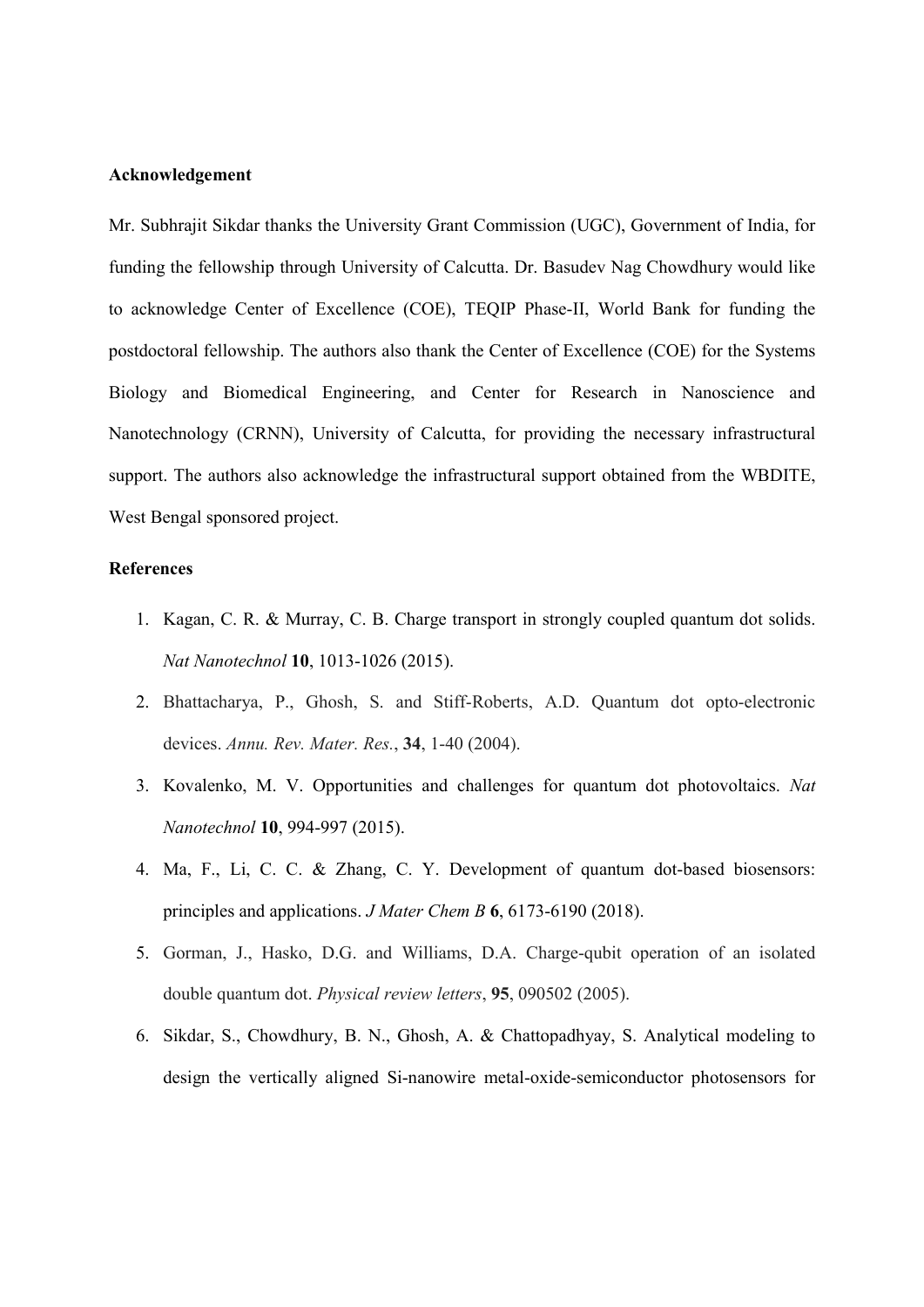direct color sensing with high spectral resolution. *Physica E: Low-dimensional Systems and Nanostructures* **87**, 44-50 (2017).

- 7. Sikdar, S., Chowdhury, B. N. & Chattopadhyay, S. Understanding the electrostatics of top-electrode vertical quantized Si nanowire metal–insulator–semiconductor (MIS) structures for future nanoelectronic applications. *Journal of Computational Electronics* **18**, 465-472 (2019).
- 8. Hobbs, R. G., Petkov, N. & Holmes, J. D. Semiconductor Nanowire Fabrication by Bottom-Up and Top-Down Paradigms. *Chemistry of Materials* **24**, 1975-1991 (2012).
- 9. Yaman, M. *et al.* Arrays of indefinitely long uniform nanowires and nanotubes. *Nat Mater* **10**, 494-501 (2011).
- 10. Wang, H., Sun, M., Ding, K., Hill, M. T. & Ning, C. Z. A top-down approach to fabrication of high quality vertical heterostructure nanowire arrays. *Nano Lett* **11**, 1646- 1650 (2011).
- 11. Alsmeier, J., Batke, E. & Kotthaus, J. P. Voltage-tunable quantum dots on silicon. *Phys Rev B Condens Matter* **41**, 1699-1702 (1990).
- 12. Bennett, A. J. *et al.* Voltage tunability of single-spin states in a quantum dot. *Nat Commun* **4**, 1522 (2013).
- 13. Wang, R. *et al.* Gate tunable hole charge qubit formed in a Ge/Si nanowire double quantum dot coupled to microwave photons. *Nano Lett* 2019 **19**, 1052−1060 (2019).
- 14. Veldhorst, M. *et al.* An addressable quantum dot qubit with fault-tolerant control-fidelity. *Nat Nanotechnol* **9**, 981-985 (2014).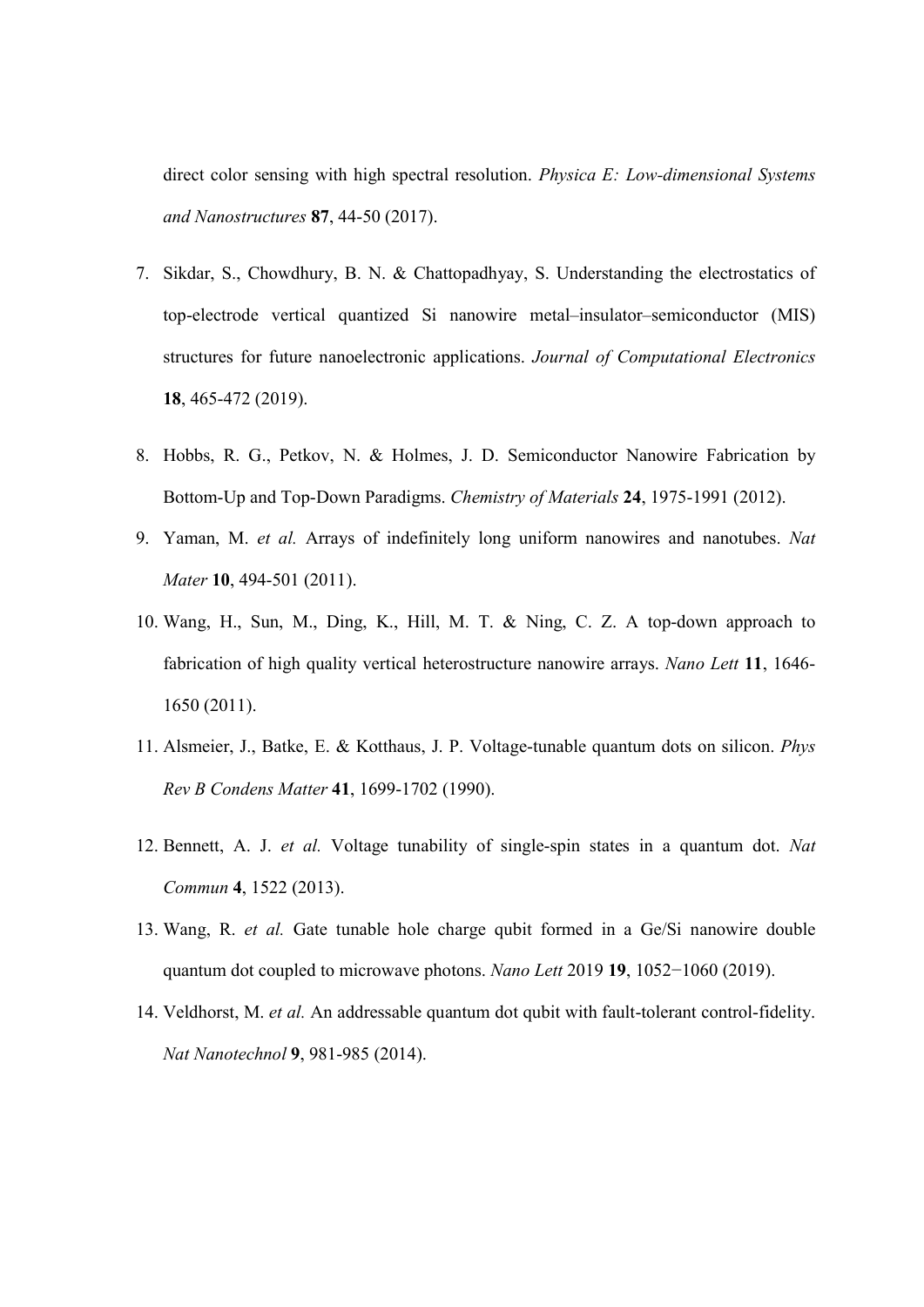- 15. Penthorn, N. E., Schoenfield, J. S., Rooney, J. D., Edge, L. F. and Jiang, H. Two-axis quantum control of a fast valley qubit in silicon. *npj Quantum Information* **94,** 1-6 (2019).
- 16. Gibson, S. J. et al. Tapered InP nanowire arrays for efficient broadband high-speed single-photon detection. *Nat Nanotechnol* **14**, 473-479 (2019).
- 17. Oehler, F. et al. Measuring and Modeling the Growth Dynamics of Self-Catalyzed GaP Nanowire Arrays. *Nano Lett* **18**, 701-708 (2018).
- 18. Kosloff, A., Heifler, O., Granot, E. & Patolsky, F. Nanodicing Single Crystalline Silicon Nanowire Arrays. *Nano Lett* **16**, 6960-6966 (2016).
- 19. Anttu, N. et al. Absorption of light in InP nanowire arrays. *Nano Research* **7**, 816-823 (2014).
- 20. Seo, K. et al. Multicolored vertical silicon nanowires. *Nano Lett* **11**, 1851-1856 (2011).
- 21. Maeda, Y., Tsukamoto, N., Yazawa, Y., Kanemitsu, Y., Masumoto, Y., Visible photoluminescence of Ge microcrystals embedded in SOS glassy matrices. *Appl. Phys. Lett.* **59**, 3168-3170 (1991).
- 22. Kasper, J. S. and Richards, S. M. The crystal structures of new forms of silicon and germanium. *Acta Cryst.* **17**, 752 (1964).
- 23. Das, A. et al. Investigation of the electrical switching and rectification characteristics of a single standalone n-type ZnO-nanowire/p-Si junction diode. *Applied Physics Letters* **105** (2014).